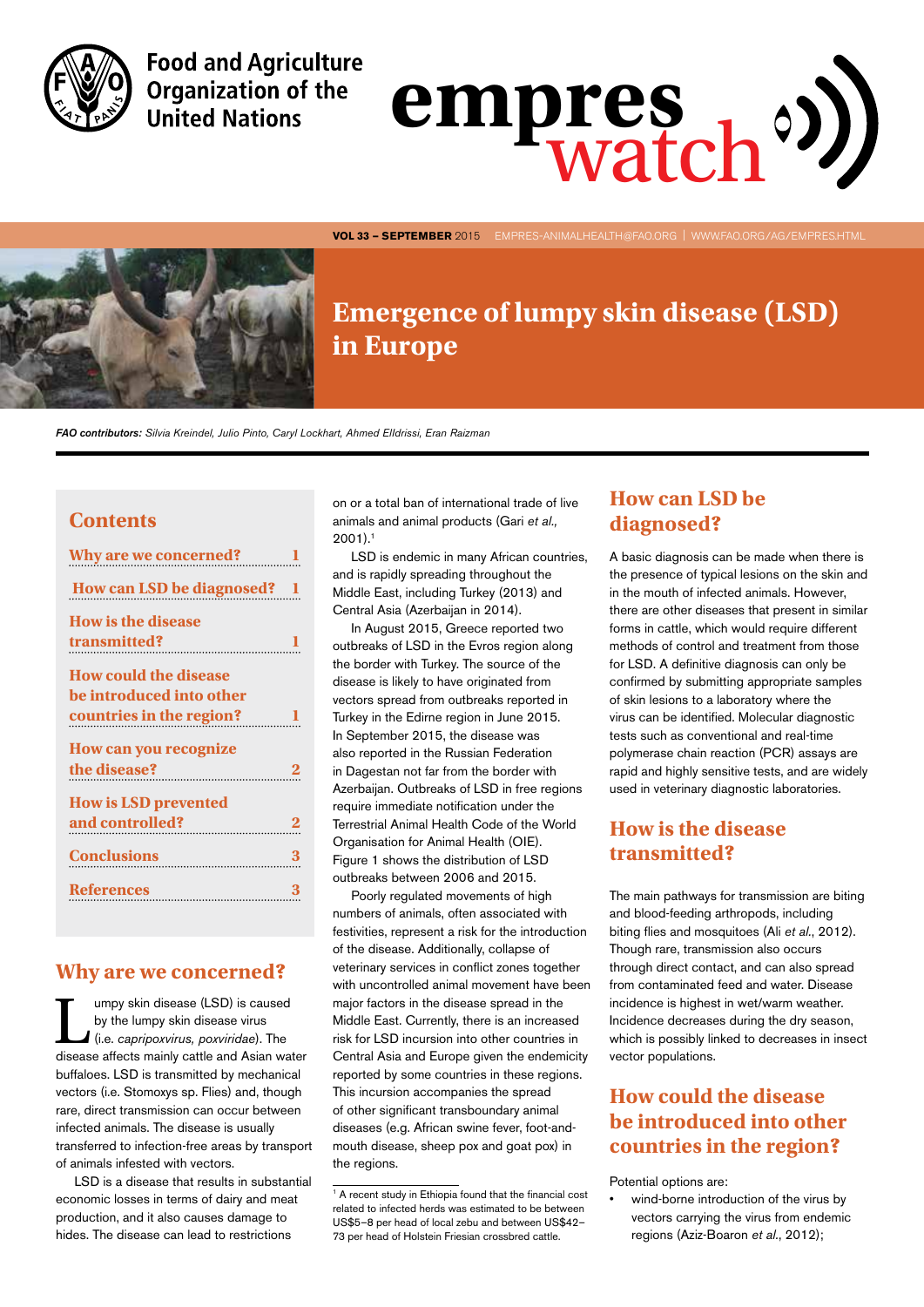

b) Distribution of LSD outbreaks reported between 2013 and 2015



- introduction of vectors carrying the virus via importation of straw, hay or animal products;
- introduction of infected cattle;
- movement of people, such as temporary farm workers who have had contact with infected cattle.

### **How can you recognize the disease?**

Clinical signs of the disease may include (Abutarbush *et al.*, 2013):

- • dissemination of small bumps (nodules) under or on skin surface, and on the nose, and/or mouth;
- enlarged lymph nodes;
- nodules that form a hardened crust, which carry the virus;
- secondary bacterial infections leading to yellowish-grey lesions (i.e. damage to the skin);
- swollen and tender udders or testicles;
- discharge from the eye and nose;
- bulls that become sterile and cows that abort.

# **How is LSD prevented and controlled?**

LSD can be prevented by practising biosecurity measures at the farm level and imposing restrictions in the movement of susceptible animals and commodities from infected areas. Fly control may be helpful, but in endemic areas control is mainly through vaccination.

Policies to control LSD in case of incursion include stamping out and a combination of the following strategies (Animal Health Australia, 2009):

- **sanitary disposal** of destroyed animals and contaminated animal products to remove the source of infection;
- **• quarantine and movement controls** of animals, products and other potentially infected items to prevent spread of infection;
- **• decontamination** of fomites (facilities, equipment and other items) to minimize the spread of the virus from infected animals and premises;
- **• control of insect vectors** in the initial stages of an outbreak;
- **tracing and surveillance** to determine the source and extent of infection and to provide proof of freedom from the disease;
- **• zoning and/or compartmentalization** to define infected and disease-free premises and areas;
- **awareness campaigns** to facilitate cooperation from the industry and the community; and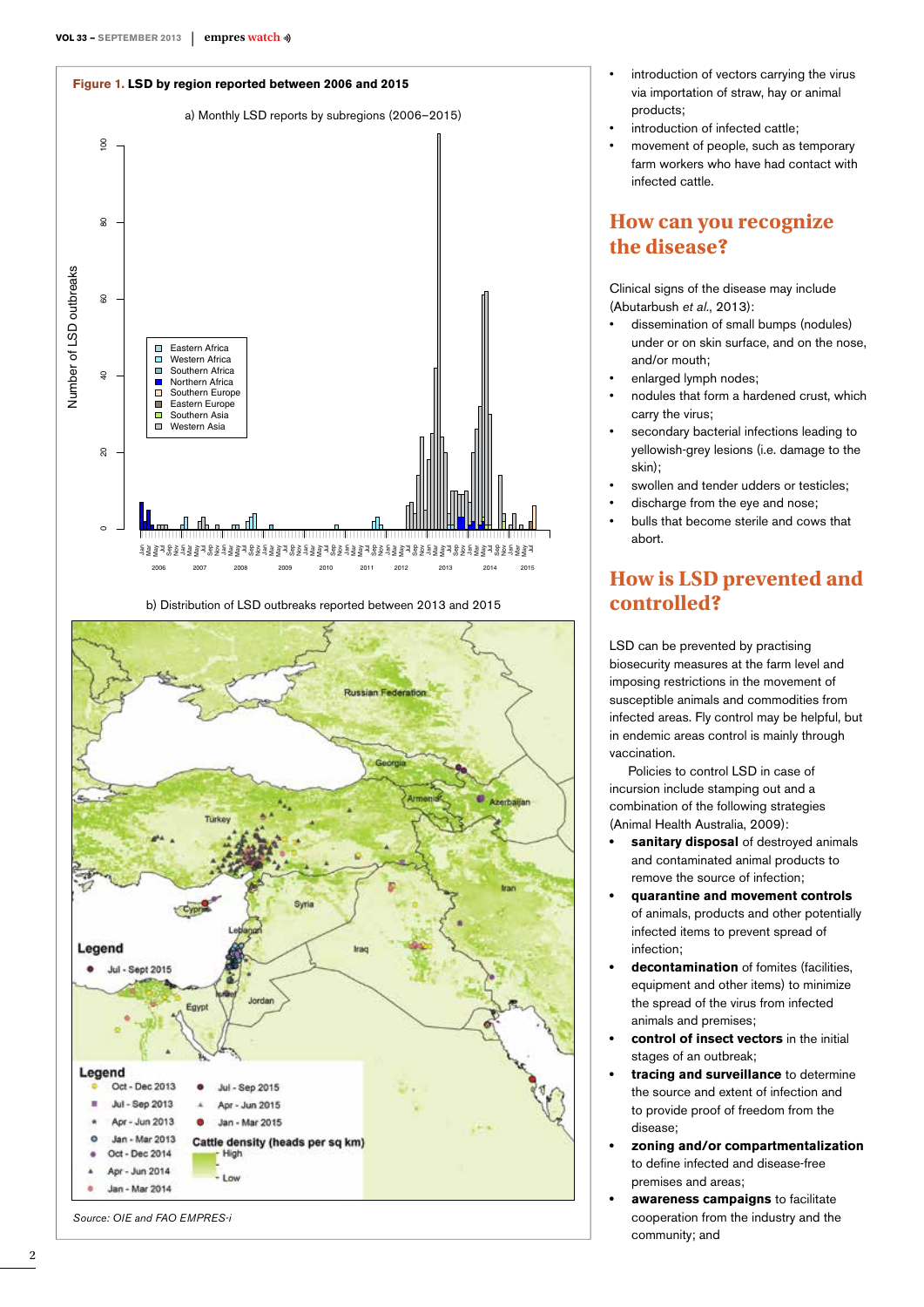**ring vaccination** as part of a modified stamping-out policy.

Live, attenuated vaccines are commonly used against LSD. Vaccines presently used in the endemic areas include: (1) homologous live attenuated vaccines containing Neethling strain, including Lumpy Skin Disease Vaccine for Cattle® (Onderstepoort Biological Product, South Africa) and Lumpyvax®, (Intervet, Namibia); (2) new live vaccine, HerbivacLS® (Deltamune/Ceva Santé Animale, South Africa); (3) sheep pox vaccines produced in the region, including sheep pox vaccine RM 65, Kenyavac® (Jordan Bio industries Centre, JOVAC) and the Tissue Culture Sheep Pox Vaccine, Kenyan S/GP 0240 (VSVRI, Egypt).

### **Conclusions**

The occurrence of LSD in Greece and the Russian Federation highlights the potential for further spread to other countries in Central Asia and Europe.

An urgent risk assessment for at-risk regions is required to help decision-makers understand the situation and plan response actions.

The assessment should focus primarily on the pathways for LSD introduction (i.e. movements of cattle, regulations, authority and weather conditions that could favour the survival of the vectors).

Specific risk-management options exist for at-risk countries, including sanitary prophylaxis and medical prophylaxis, as well as the urgent need for regional coordination of prevention and control of the disease.

Countries in at-risk regions should develop and establish a regional response plan to facilitate coordination, information exchange and experience.

FAO stands ready to provide assistance to member countries to help reduce the risk of disease spread and safeguard vulnerable, livestock-related livelihoods. Assistance should be focused on, but not be limited to:

- i) laboratory capacity development; ii) risk communication and risk
- management; iii) veterinary inspection and awareness campaigns for farmers and other stakeholders, in particular, for
- transhumant livestock; iv) clinical surveillance to detect animals showing LSD signs combined with sero-
- surveillance in at-risk areas; v) rapid detection and prompt culling of infected herds in free areas infected with LSD as effective measures to limit the spread and impact of the outbreaks, including compensation policies;
- vi) vaccination as an option to limit the extent and the impact of LSD outbreaks.

FAO has the technical capacity, mandate and global network necessary to facilitate information exchange and promote collaboration.









#### **References**

- **Abutarbush, S.M., Ababneh, M.M., Al Zoubi, I.G., Al Sheyab, O.M., Al Zoubi, M.G., Alekish, M.O. & Al Gharabat, R.J.** 2013. Lumpy skin disease in Jordan: disease emergence, clinical signs, complications and preliminary-associated economic losses. *Transbound Emerg Dis.*, 62(5): 549–554.
- **Ali, H., Ali, A.A., Atta, M.S. & Cepica, A.** 2012. Common, emerging, vector-borne and infrequent abortogenic virus infections of cattle. *Transbound Emerg Dis.*, 59(1): 11–25.
- **Animal Health Australia.** 2009. *Disease strategy: lumpy skin disease (Version 3.0). Australian Veterinary Emergency Plan (AUSVETPLAN), Edition 3,* Canberra, Primary Industries Ministerial Council (available at http://www.oie.int/ fileadmin/Home/eng/Animal\_Health\_in\_the\_ World/docs/pdf/LSD3\_0-12FINAL\_27Jan09\_. pdf).
- **Aziz-Boaron, O., Klausner, Z., Hasoksuz, M., Shenkar, J., Gafni, O., Gelman, B., David, D. & Klement, E.** 2012. Circulation of bovine ephemeral fever in the Middle East--strong evidence for transmission by winds and animal transport. *Veterinary Microbiology*, 158(3–4): 300–307.
- **FAO**. 2013. Emergence of lumpy skin disease in the Eastern Mediterranean Basin countries. *EMPRES Watch*, Vol. 29, November 2013, Rome, FAO (available at http://www.fao.org/ docrep/019/aq706e/aq706e.pdf).
- **Gari, G., Bonnet, P., Roger, F. & Waret-Szkuta, A.** 2011. Epidemiological aspects and financial impact of lumpy skin disease in Ethiopia. *Preventive Veterinary Medicine*, 102(4): 274–283.
- **OIE.** 2009. Lumpy skin disease. Technical disease card (available at http://web.oie.int/eng/ maladies/Technical%20disease%20cards/ LUMPY%20SKIN%20DISEASE\_FINAL.pdf).
- **The European Food Safety Authority (EFSA).** 2015. *Scientific opinion on lumpy skin disease.* Parma, EFSA (available at http://www.efsa. europa.eu/en/efsajournal/pub/3986).



Raizm

Eval Klement